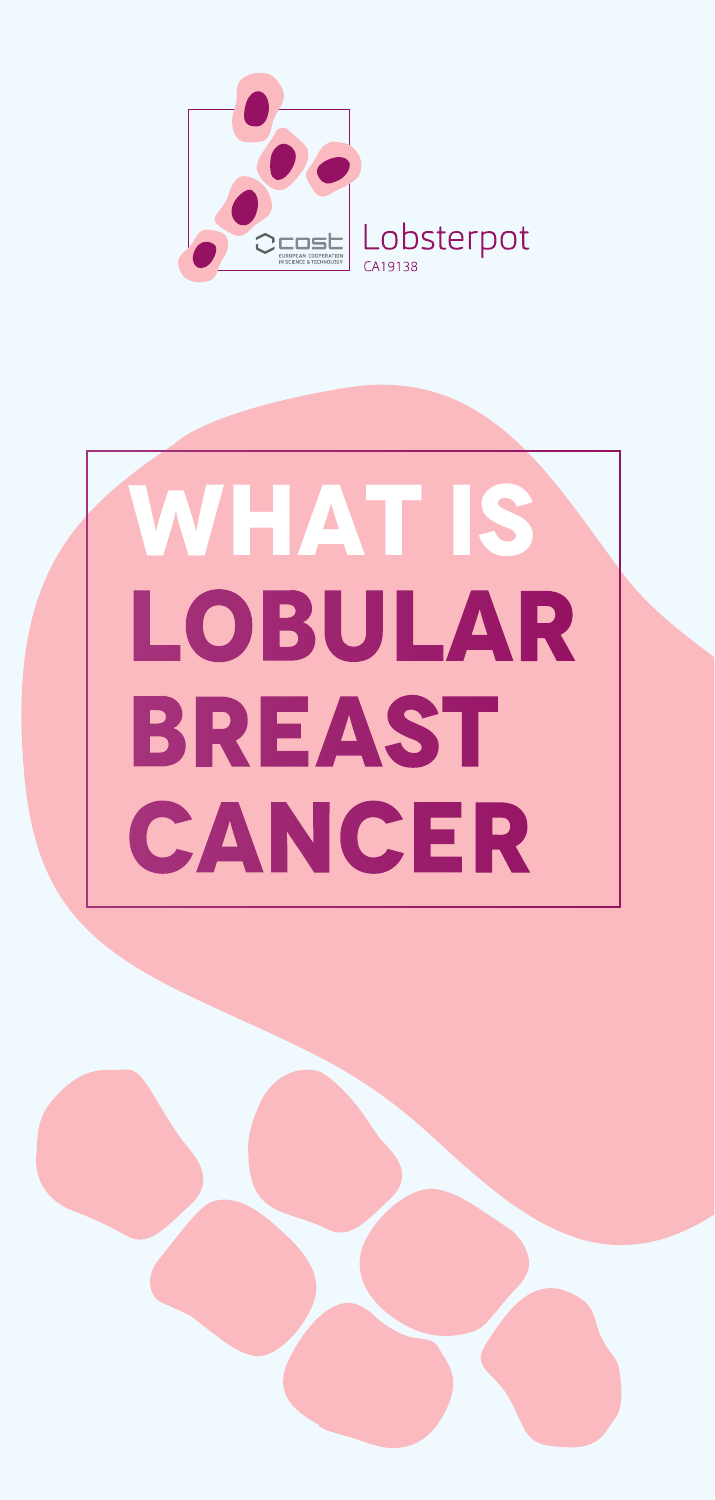## **What is LOBULAR breast cancer (ILC)?**

When you (or a family member) get diagnosed with breast cancer, you might be overwhelmed by all the medical information. You have been diagnosed with invasive lobular breast cancer (ILC), a special type of breast cancer. ILC can behave and present itself in different ways to what you may have heard and may think about breast cancer. With this leaflet, we provide you with an overview of the basic information regarding ILC. Hopefully, it can answer some of your questions. We encourage you to further discuss your disease and treatment options with your medical team.

### **What is lobular breast cancer (ILC)?**

15% of women with breast cancer have ILC. A typical feature of ILC is that it grows in rows of single cells because the cancer cells do not stick to each other as in other breast cancers. Fortunately, most patients with ILC respond well to anti-hormone (endocrine) treatment. The special features of ILC and how it distinguishes itself from non-ILC breast cancer are summarized in the following table.

| <b>Detection with</b><br>imaging                                         | More difficult to identify on mammography and<br>ultrasound, especially in dense breasts                                                                                                                       |
|--------------------------------------------------------------------------|----------------------------------------------------------------------------------------------------------------------------------------------------------------------------------------------------------------|
|                                                                          | Detailed magnetic resonance (MRI) imaging is<br>recommended                                                                                                                                                    |
| <b>Clinical</b><br>features                                              | More often, multiple lobular tumours can form in<br>the same breast and/or in the other breast at the<br>same time                                                                                             |
|                                                                          | Most tumours (>90%) can be treated with<br>anti-hormone treatment                                                                                                                                              |
|                                                                          | Only a few tumours (5%) can be treated with<br>anti-HER2 treatment                                                                                                                                             |
| <b>Metastases</b><br>$($ = presence of<br><b>ILC</b> in other<br>organs) | The majority of patients with ILC can be suc-<br>cessfully treated but metastases can occur,<br>sometimes early (within 10 years after<br>diagnosis), sometimes late $(>10$ years) or very<br>late (>20 years) |
|                                                                          | If metastases develop, they can be present in organs<br>such as the digestive organs (stomach/intestines)<br>and/or reproductive organs (uterus/ovaries), in<br>addition to lungs, liver, bones and brain      |

#### **Main differences with non-ILC breast cancer**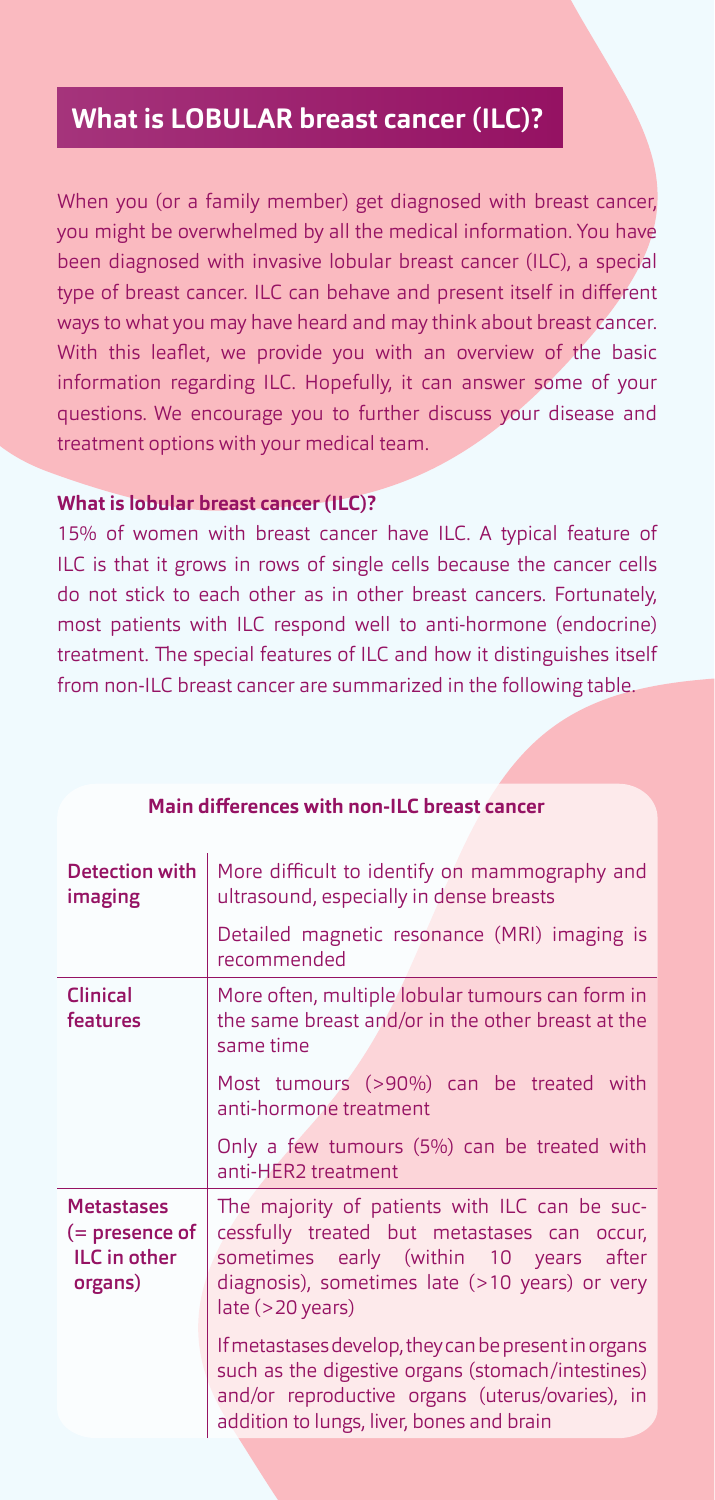## **Treatment in the early setting**

In the early setting, ILC is only present in the breast and possibly the nearby lymph nodes. There are no signs of metastases in other organs. Breast cancer can be treated locally using surgery and radiotherapy, and systemically with for example chemotherapy and anti-hormone (endocrine) therapy. Local treatment aims to remove the cancer from a specific area, in this case the breast and the nearby lymph nodes. Systemic treatment will distribute itself throughout the entire body to attack cancer cells that may have spread in the body. This treatment aims to reduce the risk of the cancer recurring in other organs.

### **Local treatment:**

- Surgery: when there are multiple tumours in your breast, there is a greater chance that your entire breast needs to be removed (= mastectomy), which is more commonly performed for patients with II<sub>C</sub>
- Radiotherapy: it depends on the type of surgery you had and whether tumour cells are present in local lymph nodes if you need local radiation treatment.

#### **Systemic treatment:**

- Endocrine treatment: the chance that you need anti-hormone treatment is very high, since most ILC tumours are sensitive to hormones. Aromatase inhibitors are the preferred endocrine treatment option for ILC.
- Chemotherapy: although ILC has a tendency to not respond well to chemotherapy, this treatment option needs to be decided together with your doctor.
- Anti-HER2 treatment: this targeted therapy will be proposed to you if your tumour overexpresses a marker called HER2. In ILC, this is a minority group.
- Bisphosphonates: this class of drugs (commonly used to treat osteoporosis) can possibly be added to your treatment if you are menopausal.

Treatment plans can differ. Sometimes systemic treatment is given before the surgery to try to shrink the tumour, this is called **neo-adjuvant treatment**. When the systemic treatment is given after surgery to prevent metastasis, it is called **adjuvant treatment**. Ongoing clinical trials can also provide additional treatment opportunities before and after surgery.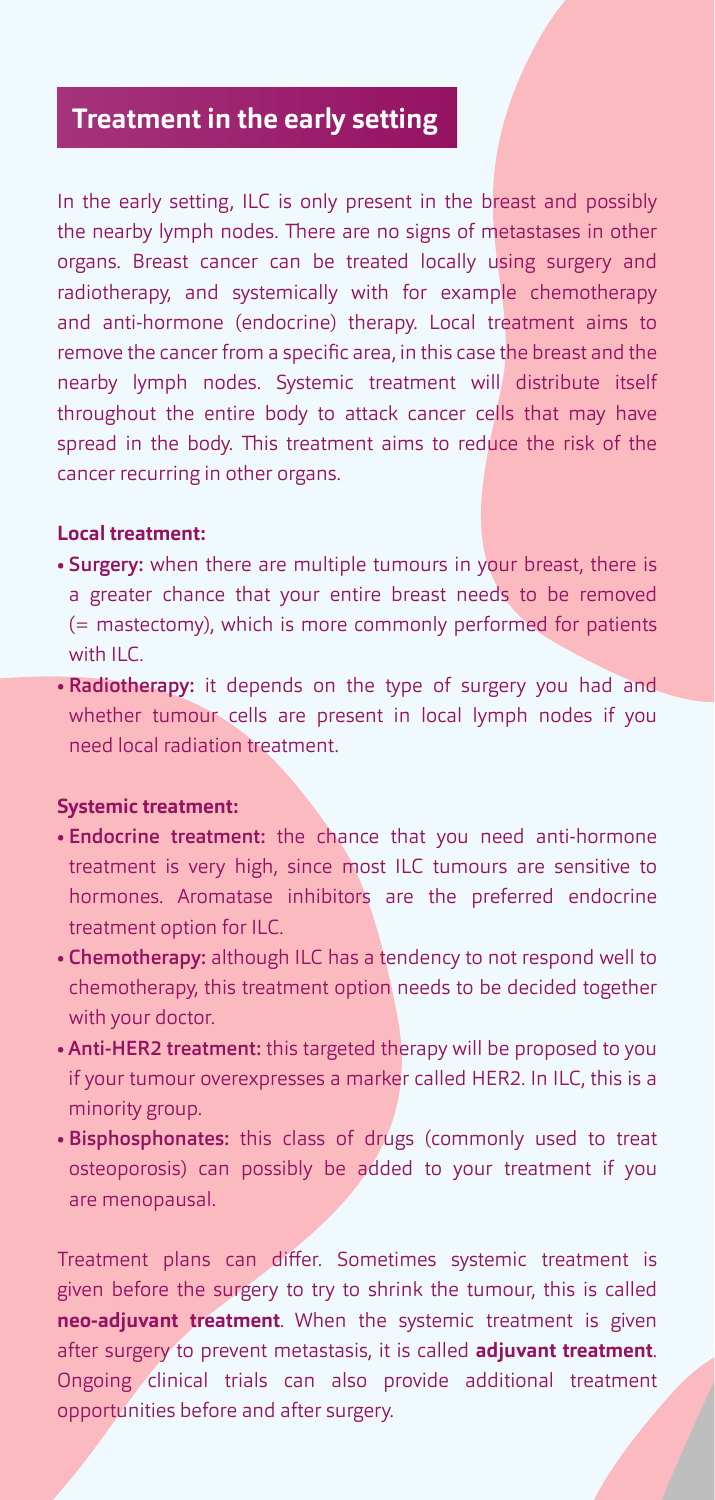### **Treatment in the metastatic setting**

ILC is called metastatic when it has spread through the body and forms secondary tumours. Metastatic ILC can be present at the time of diagnosis or develop at a later phase. The majority of the treatments used in the metastatic setting will be systemic and aim to control the growth of the cancer as long as possible. Local treatments like surgery and radiotherapy can be used to obtain local control of some metastases. This can help in giving pain relief for example.

- There is no fixed sequence of treatment regimens: every case needs to be discussed individually.
- First treatment options often exist of anti-hormone treatments and/or chemotherapy. In some cases, the addition of a targeted treatment is optional.
- Ongoing clinical trials can provide additional treatment opportunities.

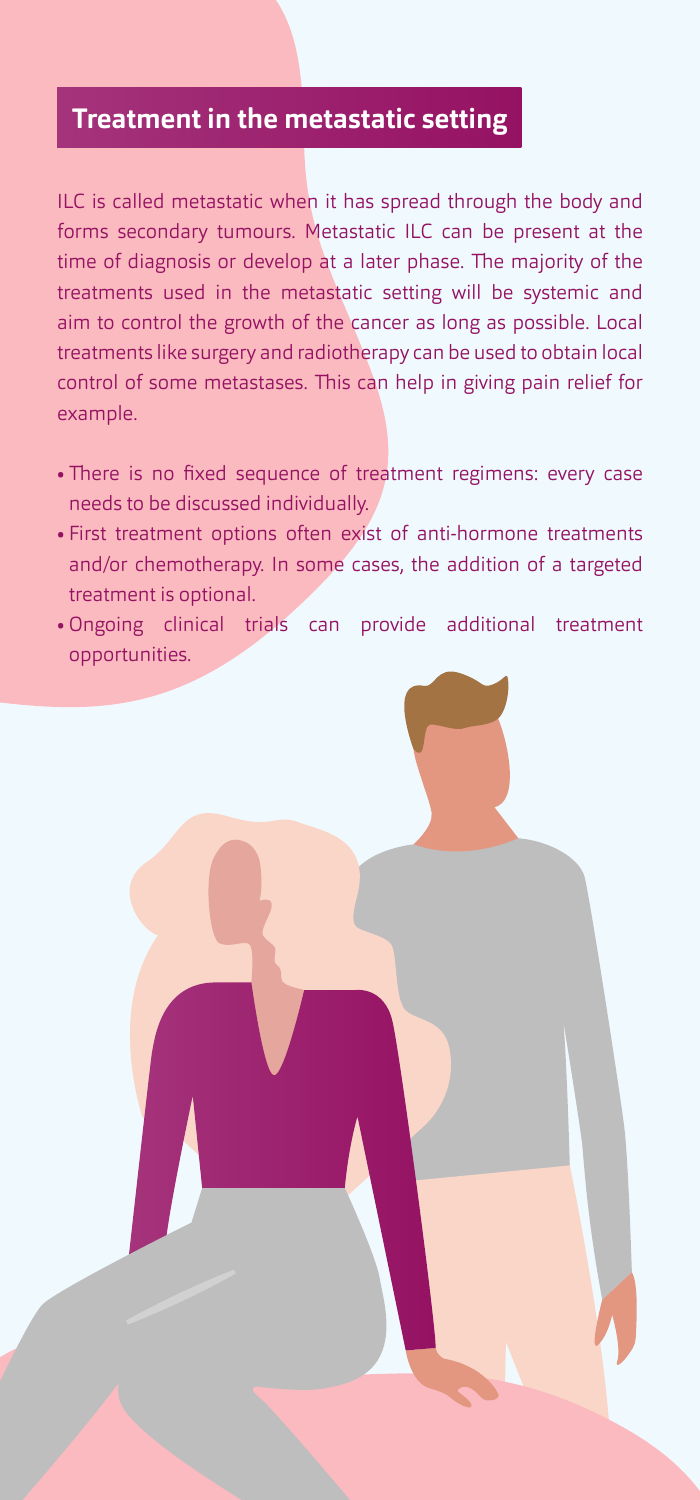# **Hereditary risk and ILC**

Hereditary breast cancer is rare in patients with ILC (<5%). The likelihood of a hereditary cause is higher in patients with a younger age, with a tumour in both breasts or a family history of certain cancers.

### **Key concepts and additional information**

- Hormone sensitivity: tumour cells can express hormone receptors, which are proteins that bind hormones and provide signals to the cell to grow. Breast cancer cells can express hormone receptors that bind oestrogen, progesterone or androgenic hormones (like testosterone).
- Endocrine treatment: also called anti-hormone treatment, used for hormone sensitive tumours, directed against the production of hormones or against hormone receptor function.
- Aromatase inhibitors: type of anti-hormone treatment that will reduce the amount of oestrogen made in the body of postmenopausal women.
- Breast surgery: this can consist of either removal of the entire breast (= mastectomy) or removal of the tumour only (= breast conserving surgery).
- Chemotherapy: cancer treatment that uses one or more anti-cancer drugs that stop or slow down the growth of cancer cells.
- Radiotherapy: cancer treatment that uses high doses of radiation to kill cancer cells and shrink tumours.
- Targeted therapy: treatment that blocks the growth of cancer cells by attacking specific (targeted) proteins within the cell, for example hormone receptors or the HER2 protein.
- Clinical trial: a study in which patients are assigned to one or more treatments (which may include placebo or other control) to evaluate the effects on the disease.
- Relapse: re-occurrence of disease at the side of primary disease (loco-regional relapse) or a distant organ (distant relapse, also called metastatic relapse).
- E-cadherin: the major adhesion molecule in breast epithelial cells. Inactivation of E-cadherin results in loss of cell-to-cell adhesion. E-cadherin loss causes ILC and is responsible for the characteristic growth pattern of ILC.